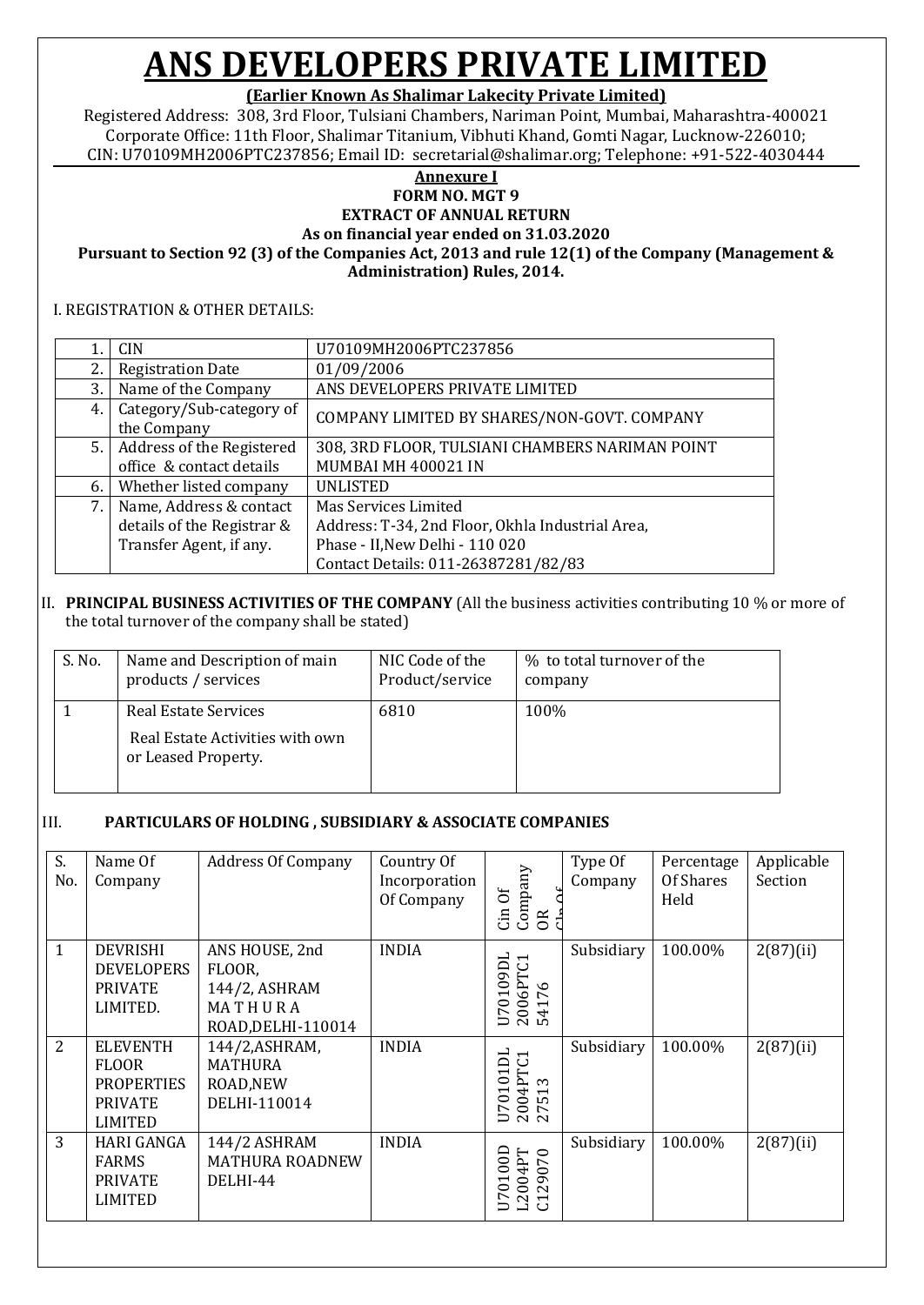**(Earlier Known As Shalimar Lakecity Private Limited)**

Registered Address: 308, 3rd Floor, Tulsiani Chambers, Nariman Point, Mumbai, Maharashtra-400021 Corporate Office: 11th Floor, Shalimar Titanium, Vibhuti Khand, Gomti Nagar, Lucknow-226010; CIN: U70109MH2006PTC237856; Email ID: secretarial@shalimar.org; Telephone: +91-522-4030444

| $\overline{4}$ | <b>IMPERIAL</b><br><b>BUILDWELL</b><br><b>PRIVATE</b><br><b>LIMITED</b>                                | ANS HOUSE, 2ND<br>FLOOR, 144/2,<br>ASHRAM,<br><b>MATHURA</b><br>ROAD, NEW<br>DELHI-110014                                                     | <b>INDIA</b> | U45400DL20<br>07PTC16239<br>9   | Subsidiary | 100.00% | 2(87)(ii)    |
|----------------|--------------------------------------------------------------------------------------------------------|-----------------------------------------------------------------------------------------------------------------------------------------------|--------------|---------------------------------|------------|---------|--------------|
| 5              | <b>JATADHARI</b><br><b>PROPERTIES</b><br><b>PRIVATE</b><br><b>LIMITED</b>                              | 144/2<br><b>ASHRAMMATHURA</b><br>ROAD, -110014                                                                                                | <b>INDIA</b> | U70101D<br>L2005PT<br>C137365   | Subsidiary | 100.00% | $2(87)$ (ii) |
| 6              | <b>LEGACY</b><br><b>BUILDWELL</b><br><b>PRIVATE</b><br><b>LIMITED</b>                                  | 144/2, ASHRAM,<br><b>MATHURA</b><br>ROAD, NEW<br>DELHI-110014                                                                                 | <b>INDIA</b> | U72900D<br>L2007PT<br>C164651   | Subsidiary | 100.00% | $2(87)$ (ii) |
| 7              | <b>MEHINDE R</b><br><b>PROPERTIES</b><br><b>PRIVATE</b><br>LIMITED.                                    | 144/2<br><b>ASHRAMMATHURA</b><br>ROAD, NEW<br>DELHI-110014                                                                                    | <b>INDIA</b> | U70101D<br>L2004PT<br>C127254   | Subsidiary | 100.00% | $2(87)$ (ii) |
| 8              | <b>PRESTIGE</b><br>HI-TECH<br><b>DEVELOPERS</b><br><b>PRIVATE</b><br><b>LIMITED</b>                    | 144/2, ASHRAM,<br><b>MATHURA ROAD</b><br>, 144/2,<br>ASHRAM, MATHURA<br>ROAD 144/2,<br>ASHRAM,<br><b>MATHURA</b><br>ROAD, NEW<br>DELHI-110014 | <b>INDIA</b> | U72900DL2007PTC1<br>64714       | Subsidiary | 100.00% | $2(87)$ (ii) |
| 9              | <b>PRESTIGE</b><br><b>HITECH CITY</b><br><b>PRIVATE</b><br>LIMITED.                                    | ANS HOUSE, 2ND<br>FLOOR, 144/2,<br>ASHRAM,<br><b>MATHURA</b><br>ROAD, NEW<br>DELHI-110014                                                     | <b>INDIA</b> | U70102DL20<br>07PTC16040<br>6   | Subsidiary | 100.00% | $2(87)$ (ii) |
| 10             | <b>PRESTIGE</b><br><b>REAL</b><br><b>ESTATE</b><br><b>BUILDERS</b><br><b>PRIVATE</b><br><b>LIMITED</b> | ANS HOUSE, 2ND<br>FLOOR, 144/2,<br>ASHRAM,<br><b>MATHURA</b><br>ROAD, NEW<br>DELHI-110014                                                     | <b>INDIA</b> | U70200DL20<br>07PTC16262<br>0   | Subsidiary | 100.00% | $2(87)$ (ii) |
| 11             | <b>PRESTIGE</b><br><b>SAI HOUSING</b><br><b>PRIVATE</b><br><b>LIMITED</b>                              | 144/2, ASHRAM,<br><b>MATHURA</b><br>ROAD, NEW DELHI-<br>110014                                                                                | <b>INDIA</b> | U72900D<br>L2007PT<br>C164650   | Subsidiary | 100.00% | $2(87)$ (ii) |
| 12             | SARASWATI<br><b>INFOTECH</b><br><b>PRIVATE</b><br><b>LIMITED</b>                                       | 144/2MATHURA<br>ROAD,<br><b>NEW DELHI-110014</b>                                                                                              | <b>INDIA</b> | U70100D<br>$L2005PT$<br>C138250 | Subsidiary | 100.00% | $2(87)$ (ii) |
| 13             | <b>TITANIUM</b><br><b>REALTY</b><br><b>PROJECTS</b><br><b>PRIVATE</b><br><b>LIMITED</b>                | ANS HOUSE, 2ND<br>FLOOR, 144/2,<br>ASHRAM, MATHURA<br>ROAD, NEW DELHI-<br>110014                                                              | <b>INDIA</b> | U45400DL<br>2007PTC1<br>62615   | Subsidiary | 100.00% | $2(87)$ (ii) |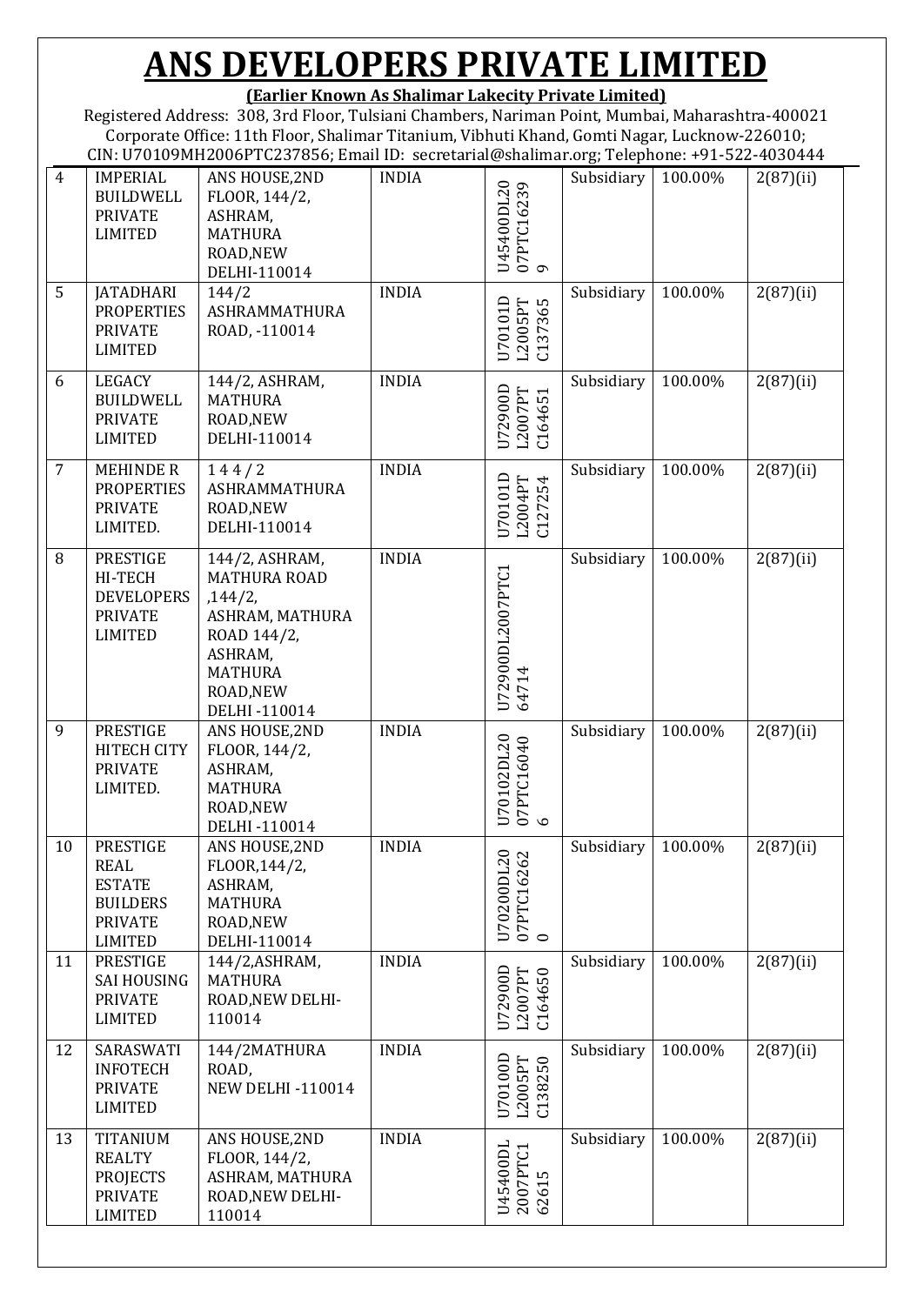### **(Earlier Known As Shalimar Lakecity Private Limited)**

Registered Address: 308, 3rd Floor, Tulsiani Chambers, Nariman Point, Mumbai, Maharashtra-400021 Corporate Office: 11th Floor, Shalimar Titanium, Vibhuti Khand, Gomti Nagar, Lucknow-226010; CIN: U70109MH2006PTC237856; Email ID: secretarial@shalimar.org; Telephone: +91-522-4030444

|    |                                                                  |                                                                                           |              |                                                                                                                                                                             | $\cdot$    |         |                  |
|----|------------------------------------------------------------------|-------------------------------------------------------------------------------------------|--------------|-----------------------------------------------------------------------------------------------------------------------------------------------------------------------------|------------|---------|------------------|
| 14 | <b>TITANIUM</b><br>BUILDWELL<br><b>PRIVATE</b><br><b>LIMITED</b> | ANS HOUSE, 2ND<br>FLOOR, 144/2,<br>ASHRAM, MATHURA<br>ROAD, NEW DELHI-<br>110014          | <b>INDIA</b> | <u>ដ</u><br>ದ<br>4001<br>$\vdash$<br>$R_{37}$<br>ഗ<br>$\circ$ m<br>388                                                                                                      | Subsidiary | 100.00% | $2(87)$ (ii)     |
| 15 | Shalimar<br>Corp Limited                                         | 308, 3RD FLOOR,<br>TULSIANI<br>CHAMBERS, NARIMAN<br>POINT, MUMBAI-<br>400021, Maharashtra | <b>INDIA</b> | $\overline{H}$<br>$\overline{ }$<br>88<br>0<br>63<br>0<br>$\sigma$<br>LO<br>ம<br>0<br>$\sigma$<br>$\overline{\phantom{0}}$<br>$\mathbf{r}$<br>⊃<br>$\overline{\phantom{0}}$ | Holding    | 51.26%  | Section<br>2(46) |

### **IV. (A) SHARE HOLDING PATTERN (Equity Share Capital Breakup as percentage of Total Equity)**

Category-wise Share Holding

| Category of<br>Shareholder<br>$\mathbf S$                             |                          |                          | No. of Shares held at the beginning of the<br>year[As on 31-March-2019] |                           |                |                          | No. of Shares held at the end of the year[As<br>on 31-March-2020] |                           | % Change<br>during<br>the year |
|-----------------------------------------------------------------------|--------------------------|--------------------------|-------------------------------------------------------------------------|---------------------------|----------------|--------------------------|-------------------------------------------------------------------|---------------------------|--------------------------------|
|                                                                       | Demat                    | Physical                 | Total                                                                   | $%$ of<br>Total<br>Shares | Demat          | Physical                 | Total                                                             | $%$ of<br>Total<br>Shares |                                |
| A.<br><b>Promoters</b>                                                |                          |                          |                                                                         |                           |                |                          |                                                                   |                           |                                |
| $(1)$ Indian                                                          |                          |                          |                                                                         |                           |                |                          |                                                                   |                           |                                |
| a)<br>Individual/<br><b>HUF</b>                                       |                          |                          |                                                                         |                           |                |                          |                                                                   |                           |                                |
| $\overline{b}$ Central<br>Govt                                        |                          | L.                       | $\overline{\phantom{0}}$                                                | $\overline{\phantom{a}}$  |                | $\overline{a}$           |                                                                   | $\overline{a}$            |                                |
| c) State<br>Govt(s)                                                   |                          |                          |                                                                         |                           |                |                          |                                                                   |                           |                                |
| d) Bodies<br>Corp.                                                    | 11,605,9<br>98           | $\overline{\phantom{a}}$ | 11,605,<br>998                                                          | 51.26                     | 11,605<br>,998 |                          | 11,605,99<br>8                                                    | 51.26                     |                                |
| e) Banks /<br>FI                                                      | $\blacksquare$           | $\overline{a}$           | $\overline{\phantom{a}}$                                                |                           | $\frac{1}{2}$  | $\overline{\phantom{a}}$ |                                                                   | L,                        |                                |
| f) Any other                                                          | $\overline{\phantom{a}}$ | $\overline{a}$           | $\blacksquare$                                                          | $\blacksquare$            | $\blacksquare$ | $\overline{\phantom{a}}$ | $\overline{\phantom{a}}$                                          | $\overline{\phantom{a}}$  | $\overline{\phantom{0}}$       |
| <b>Total</b><br>shareholdi<br>ng of<br>Promoter<br>(A)                | 11,605,9<br>98           | $\overline{a}$           | 11,605,<br>998                                                          | 51.26                     | 11,605<br>,998 |                          | 11,605,99<br>$\, 8$                                               | 51.26                     |                                |
|                                                                       |                          |                          |                                                                         |                           |                |                          |                                                                   |                           |                                |
| <b>B.</b> Public<br>Shareholdi<br>$\boldsymbol{\mathsf{n}\mathsf{g}}$ |                          |                          |                                                                         |                           |                |                          |                                                                   |                           |                                |
| 1.<br>Institutions                                                    |                          |                          |                                                                         |                           |                |                          |                                                                   |                           |                                |
| a) Mutual<br>Funds                                                    | $\blacksquare$           |                          | $\overline{\phantom{m}}$                                                | $\overline{a}$            | $\overline{a}$ |                          |                                                                   | $\overline{a}$            |                                |
| b) Banks /<br>FI                                                      | $\overline{a}$           |                          | $\blacksquare$                                                          | $\overline{a}$            | $\overline{a}$ |                          |                                                                   | $\blacksquare$            | $\overline{a}$                 |
| c) Central<br>Govt                                                    |                          |                          | $\overline{\phantom{m}}$                                                | ٠                         |                |                          | ÷,                                                                | $\overline{a}$            | $\overline{a}$                 |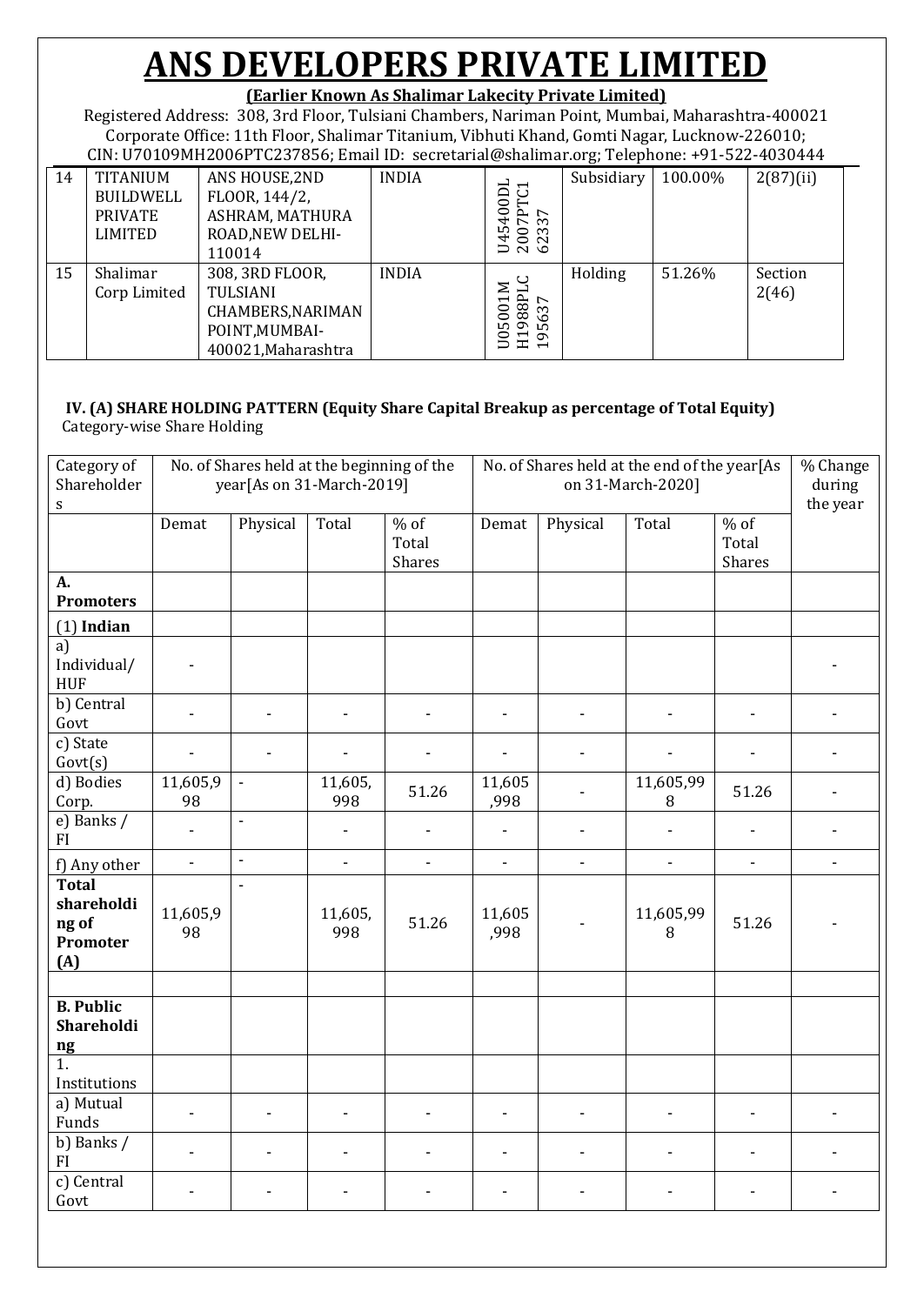**(Earlier Known As Shalimar Lakecity Private Limited)**

Registered Address: 308, 3rd Floor, Tulsiani Chambers, Nariman Point, Mumbai, Maharashtra-400021 Corporate Office: 11th Floor, Shalimar Titanium, Vibhuti Khand, Gomti Nagar, Lucknow-226010; CIN: U70109MH2006PTC237856; Email ID: secretarial@shalimar.org; Telephone: +91-522-4030444

|                     |                          |                          |                          |                          |                          | ᅌ'<br>$\overline{\phantom{a}}$ |                          |                              |                          |
|---------------------|--------------------------|--------------------------|--------------------------|--------------------------|--------------------------|--------------------------------|--------------------------|------------------------------|--------------------------|
| d) State<br>Govt(s) | $\overline{\phantom{0}}$ | $\overline{\phantom{a}}$ | $\overline{\phantom{a}}$ | $\overline{\phantom{a}}$ | $\overline{\phantom{a}}$ |                                | $\overline{\phantom{a}}$ | $\qquad \qquad \blacksquare$ |                          |
|                     |                          |                          |                          |                          |                          |                                |                          |                              |                          |
| e) Venture          |                          |                          |                          |                          |                          |                                |                          |                              |                          |
| Capital             |                          |                          |                          |                          |                          |                                |                          |                              |                          |
| Funds               |                          |                          |                          |                          |                          |                                |                          |                              |                          |
| f) Insurance        |                          |                          |                          |                          |                          |                                |                          |                              |                          |
| Companies           | $\overline{\phantom{a}}$ |                          | $\overline{\phantom{a}}$ |                          | $\overline{\phantom{a}}$ |                                |                          | $\overline{\phantom{a}}$     |                          |
|                     |                          |                          |                          |                          |                          |                                |                          |                              |                          |
| g) FIIs             | $\overline{\phantom{a}}$ | $\overline{\phantom{a}}$ | $\overline{\phantom{a}}$ | $\overline{\phantom{a}}$ | $\overline{\phantom{a}}$ | $\overline{\phantom{a}}$       | $\blacksquare$           | $\blacksquare$               | $\blacksquare$           |
| h) Foreign          |                          |                          |                          |                          |                          |                                |                          |                              |                          |
| Venture             |                          |                          |                          |                          |                          |                                |                          |                              |                          |
| Capital             |                          |                          |                          |                          |                          |                                |                          |                              |                          |
| Funds               |                          |                          |                          |                          |                          |                                |                          |                              |                          |
| i) Others           |                          |                          |                          |                          |                          |                                |                          |                              |                          |
|                     |                          |                          |                          |                          |                          |                                |                          | ٠                            |                          |
| (specify)           |                          |                          |                          |                          |                          |                                |                          |                              |                          |
| Sub-total           |                          |                          | $\overline{\phantom{a}}$ |                          | $\blacksquare$           |                                |                          |                              |                          |
| $(B)(1)$ :-         |                          |                          |                          |                          |                          |                                |                          |                              |                          |
| 2. Non-             |                          |                          |                          |                          |                          |                                |                          |                              |                          |
| <b>Institutions</b> |                          |                          |                          |                          |                          |                                |                          |                              |                          |
| a) Bodies           |                          |                          |                          |                          |                          |                                |                          |                              |                          |
| Corp.               |                          |                          |                          |                          |                          |                                |                          |                              |                          |
|                     | 320000                   | 607742                   |                          | 40.97%                   | 32000                    | 6077424                        |                          | 40.97%                       |                          |
|                     |                          |                          | 9,277,4                  |                          |                          |                                | 9,277,424                |                              |                          |
| i) Indian           | $\boldsymbol{0}$         | $\overline{4}$           | 24                       |                          | $0 \\ 0$                 |                                |                          |                              |                          |
| ii) Overseas        | $\overline{\phantom{a}}$ | $\overline{\phantom{a}}$ | $\Box$                   | $\overline{\phantom{a}}$ | $\overline{\phantom{a}}$ | $\overline{\phantom{a}}$       | $\overline{\phantom{a}}$ | $\overline{\phantom{a}}$     | $\overline{\phantom{0}}$ |
| b)                  |                          |                          |                          |                          |                          |                                |                          |                              |                          |
| Individuals         |                          |                          |                          |                          |                          |                                |                          |                              |                          |
| i) Individual       |                          |                          |                          |                          |                          |                                |                          |                              |                          |
| shareholder         |                          |                          |                          |                          |                          |                                |                          |                              |                          |
|                     |                          |                          |                          |                          |                          |                                |                          |                              |                          |
| s holding           |                          |                          |                          |                          |                          |                                |                          |                              |                          |
| nominal             |                          |                          |                          |                          |                          |                                |                          |                              |                          |
| share               |                          |                          |                          |                          |                          |                                |                          |                              |                          |
| capital up to       |                          |                          |                          |                          |                          |                                |                          |                              |                          |
| Rs. 1 lakh          |                          |                          |                          |                          |                          |                                |                          |                              |                          |
| ii)                 |                          | 1,759,2                  | 1,759,2                  | 7.77%                    |                          | 1,759,201                      | 1,759,201                | 7.77%                        |                          |
|                     |                          |                          |                          |                          |                          |                                |                          |                              |                          |
| Individual          |                          | 01                       | 01                       |                          |                          |                                |                          |                              |                          |
| shareholder         |                          |                          |                          |                          |                          |                                |                          |                              |                          |
| s holding           |                          |                          |                          |                          |                          |                                |                          |                              |                          |
| nominal             |                          |                          |                          |                          |                          |                                |                          |                              |                          |
| share               |                          |                          |                          |                          |                          |                                |                          |                              |                          |
| capital in          |                          |                          |                          |                          |                          |                                |                          |                              |                          |
| excess of Rs        |                          |                          |                          |                          |                          |                                |                          |                              |                          |
|                     |                          |                          |                          |                          |                          |                                |                          |                              |                          |
| 1 lakh              |                          |                          |                          |                          |                          |                                |                          |                              |                          |
| c) Others           | $\blacksquare$           | $\blacksquare$           |                          | $\blacksquare$           |                          | $\overline{a}$                 | $\blacksquare$           | $\blacksquare$               |                          |
| (specify)           |                          |                          |                          |                          |                          |                                |                          |                              |                          |
| Non                 |                          |                          |                          |                          |                          |                                |                          |                              |                          |
| Resident            | ۰                        |                          | $\overline{\phantom{a}}$ |                          | $\blacksquare$           |                                |                          | $\overline{\phantom{a}}$     |                          |
| Indians             |                          |                          |                          |                          |                          |                                |                          |                              |                          |
|                     |                          |                          |                          |                          |                          |                                |                          |                              |                          |
| Overseas            |                          |                          |                          |                          |                          |                                |                          |                              |                          |
| Corporate           |                          |                          | $\overline{\phantom{a}}$ |                          |                          |                                |                          | $\overline{a}$               |                          |
| <b>Bodies</b>       |                          |                          |                          |                          |                          |                                |                          |                              |                          |
| Foreign             |                          |                          |                          |                          |                          |                                |                          |                              |                          |
| <b>Nationals</b>    |                          |                          | $\overline{\phantom{a}}$ |                          | $\overline{a}$           | $\overline{\phantom{a}}$       |                          | $\blacksquare$               |                          |
| Clearing            |                          |                          |                          |                          |                          |                                |                          |                              |                          |
| Members             | $\overline{\phantom{a}}$ | $\blacksquare$           | $\overline{\phantom{a}}$ | $\blacksquare$           | $\overline{\phantom{a}}$ | $\overline{\phantom{a}}$       | $\blacksquare$           | $\overline{\phantom{a}}$     |                          |
|                     |                          |                          |                          |                          |                          |                                |                          |                              |                          |
| Trusts              | $\overline{\phantom{a}}$ | $\overline{\phantom{a}}$ | $\blacksquare$           | $\overline{\phantom{m}}$ | $\blacksquare$           | $\overline{\phantom{a}}$       | $\blacksquare$           | $\blacksquare$               | $\overline{\phantom{a}}$ |
|                     |                          |                          |                          |                          |                          |                                |                          |                              |                          |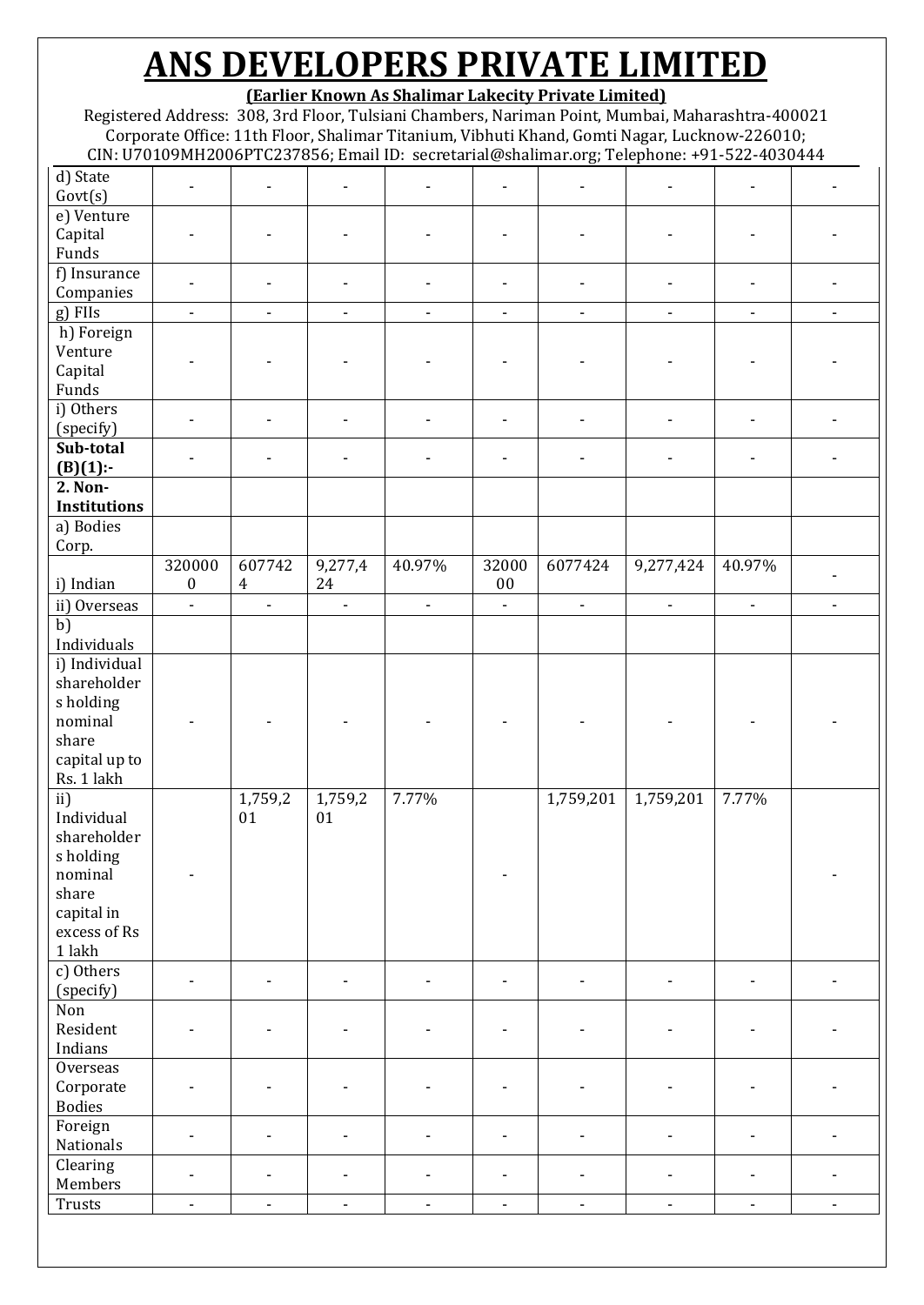### **(Earlier Known As Shalimar Lakecity Private Limited)**

Registered Address: 308, 3rd Floor, Tulsiani Chambers, Nariman Point, Mumbai, Maharashtra-400021 Corporate Office: 11th Floor, Shalimar Titanium, Vibhuti Khand, Gomti Nagar, Lucknow-226010; CIN: U70109MH2006PTC237856; Email ID: secretarial@shalimar.org; Telephone: +91-522-4030444

|                                                                       |              |             | $\overline{\phantom{a}}$ |     |              | ັ       | л.           |     |  |
|-----------------------------------------------------------------------|--------------|-------------|--------------------------|-----|--------------|---------|--------------|-----|--|
| Foreign<br>Bodies - DR                                                |              |             |                          |     |              |         |              |     |  |
| Sub-total<br>$(B)(2)$ :-                                              |              |             |                          |     |              |         |              |     |  |
| <b>Total Public</b><br>Shareholdin<br>g<br>$(B)=(B)(1)+$<br>(B)(2)    |              |             |                          |     |              |         |              |     |  |
| <b>C.</b> Shares<br>held by<br>Custodian<br>for GDRs &<br><b>ADRs</b> |              |             |                          |     |              |         |              |     |  |
| Grand<br><b>Total</b><br>$(A+B+C)$                                    | 148059<br>98 | 783662<br>5 | 226426<br>23             | 100 | 14805<br>998 | 7836625 | 2264262<br>3 | 100 |  |

#### **B) Shareholding of Promoter-**

| S.<br>N<br>$\mathbf{0}$ | <b>Sharehol</b><br>der'S<br><b>Name</b> | <b>Total</b><br><b>Number</b><br><b>Of Shares</b><br><b>Held At</b><br><b>Beginnin</b><br>$g \circ f$<br><b>Period</b> | Percenta<br>ge Of<br><b>Total</b><br><b>Shares</b><br><b>Held At</b><br><b>Beginni</b><br>ng Of<br><b>Period</b><br>$(1=100)$<br>$\%$ | Percentage<br><b>Of Shares</b><br>Pledged/En<br>cumbered<br><b>To Total</b><br><b>Shares At</b><br><b>Beginning</b><br><b>Of Period</b> | <b>Total</b><br><b>Number</b><br>0f<br><b>Shares</b><br><b>Held At</b><br>End Of<br><b>Period</b> | Percentag<br>e Of Total<br><b>Shares</b><br><b>Held At</b><br><b>End Of</b><br><b>Period</b><br>$(1=100\%)$ | Percentage<br><b>Of Shares</b><br>Pledged/En<br>cumbered<br><b>To Total</b><br><b>Shares At</b><br><b>End Of</b><br><b>Period</b> | Percentage<br><b>Of Change</b><br><b>In Shares</b><br>Held<br><b>During</b><br>Year<br>$(1=100\%)$ |
|-------------------------|-----------------------------------------|------------------------------------------------------------------------------------------------------------------------|---------------------------------------------------------------------------------------------------------------------------------------|-----------------------------------------------------------------------------------------------------------------------------------------|---------------------------------------------------------------------------------------------------|-------------------------------------------------------------------------------------------------------------|-----------------------------------------------------------------------------------------------------------------------------------|----------------------------------------------------------------------------------------------------|
| $\mathbf{1}$            | Shalimar<br>Corp<br>Limited             | 11605998                                                                                                               | 51.26%                                                                                                                                | $\overline{a}$                                                                                                                          | 1160599<br>8                                                                                      | 51.26%                                                                                                      | $\overline{\phantom{a}}$                                                                                                          | 0.00                                                                                               |

#### C) **Change in Promoters' Shareholding (please specify, if there is no change)**

| SN | <b>Particulars</b>           | Shareholding at the                 | Lumulative                    |
|----|------------------------------|-------------------------------------|-------------------------------|
|    |                              | beginning of the year               | Shareholding during           |
|    |                              |                                     |                               |
|    |                              |                                     | the year                      |
|    |                              | % of total<br>$Np.$ of<br>No. of    | $\sqrt{\frac{6}{9}}$ of total |
|    |                              | shares<br>\share\s<br>shakes of the | shares of                     |
|    |                              | company                             | \the                          |
|    |                              |                                     | company                       |
|    | At the beginning of the year |                                     |                               |
|    |                              |                                     |                               |
|    |                              |                                     |                               |
|    |                              |                                     |                               |
|    |                              |                                     |                               |
|    |                              |                                     |                               |
|    |                              |                                     |                               |
|    |                              |                                     |                               |
|    |                              |                                     |                               |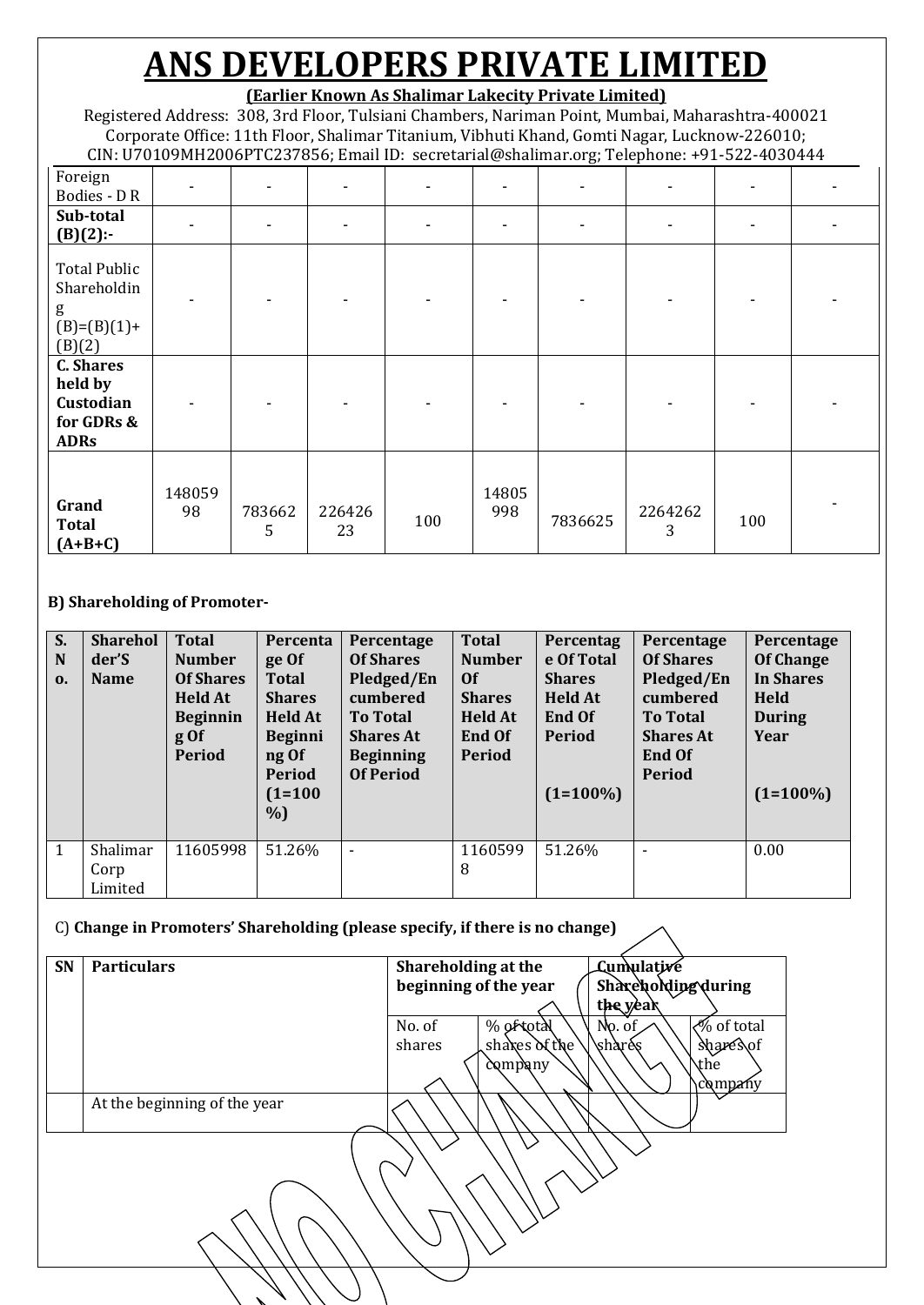### **(Earlier Known As Shalimar Lakecity Private Limited)**

Registered Address: 308, 3rd Floor, Tulsiani Chambers, Nariman Point, Mumbai, Maharashtra-400021 Corporate Office: 11th Floor, Shalimar Titanium, Vibhuti Khand, Gomti Nagar, Lucknow-226010; CIN: U70109MH2006PTC237856; Email ID: secretarial@shalimar.org; Telephone: +91-522-4030444

|                                                                                                                                                                                           |  | . |  |
|-------------------------------------------------------------------------------------------------------------------------------------------------------------------------------------------|--|---|--|
| Date wise Increase / Decrease in<br>Promoters Shareholding during the year<br>specifying the reasons for increase /<br>decrease (e.g. allotment /transfer /<br>bonus/ sweat equity etc.): |  |   |  |
| At the end of the year                                                                                                                                                                    |  |   |  |

**D) Shareholding Pattern of top ten Shareholders: (Other than Directors, Promoters and Holders of GDRs and ADRs):**

| SN | For Each of the Top 10<br><b>Shareholders</b>                                                                                                                                    |  | Shareholding at the<br>beginning<br>of the year |                                        | <b>Cumulative Shareholding</b><br>during the<br>year |                                        |  |
|----|----------------------------------------------------------------------------------------------------------------------------------------------------------------------------------|--|-------------------------------------------------|----------------------------------------|------------------------------------------------------|----------------------------------------|--|
|    |                                                                                                                                                                                  |  | No. of shares                                   | % of total<br>shares of the<br>company | No. of shares                                        | % of total<br>shares of the<br>company |  |
|    | At the beginning of the year                                                                                                                                                     |  |                                                 |                                        |                                                      |                                        |  |
|    | ROSY DEALCOM (P) LTD                                                                                                                                                             |  | 2243344                                         | 9.91                                   | 2243344                                              | 9.91                                   |  |
|    | SRI SALASAR SUPPLIERS<br>(P) LTD                                                                                                                                                 |  | 600000                                          | 2.65                                   | 600000                                               | 2.65                                   |  |
|    | <b>GOLDEN GOENKA</b><br><b>FINCORP LIMITED</b><br><b>VISCO TRADE</b>                                                                                                             |  | 3200000                                         | 14.13                                  | 3200000                                              | 14.13                                  |  |
|    | <b>ASSOCIATES LTD</b>                                                                                                                                                            |  | 2000000                                         | 8.83                                   | 2000000                                              | 8.83                                   |  |
|    | <b>KHALID MASOOD</b>                                                                                                                                                             |  | 765715                                          | 3.38                                   | 765715                                               | 3.38                                   |  |
|    | MOHD. ABDULLAH<br><b>MASOOD</b>                                                                                                                                                  |  | 541901                                          | 2.39                                   | 541901                                               | 2.39                                   |  |
|    | SADABAHAR<br><b>CONSTRUCTIONS PVT.</b><br>LTD.                                                                                                                                   |  | 400000                                          | 1.77                                   | 400000                                               | 1.77                                   |  |
|    | SANJAY SETH - HUF<br><b>THROUGH ITS KARTA</b><br>MR. SANJAY SETH                                                                                                                 |  | 230180                                          | 1.02                                   | 230180                                               | 1.02                                   |  |
|    | L.N. SETH- HUF<br>THROUGH ITS KARTA<br>MR. L.N. SETH                                                                                                                             |  | 221405                                          | 0.98                                   | 221405                                               | 0.98                                   |  |
|    | <b>Bakliwal Holding Private</b><br>Limited                                                                                                                                       |  | 300000                                          | 1.32                                   | 300000                                               | 1.32                                   |  |
|    |                                                                                                                                                                                  |  |                                                 |                                        |                                                      |                                        |  |
|    | Date wise Increase / Decrease in Promoters Shareholding during the year specifying the reasons for<br>increase /decrease (e.g. allotment / transfer / bonus/ sweat equity etc.): |  |                                                 |                                        |                                                      |                                        |  |
|    | At the end of the year                                                                                                                                                           |  |                                                 |                                        |                                                      |                                        |  |
|    | ROSY DEALCOM (P) LTD                                                                                                                                                             |  | 2243344                                         | 9.91                                   | 2243344                                              | 9.91                                   |  |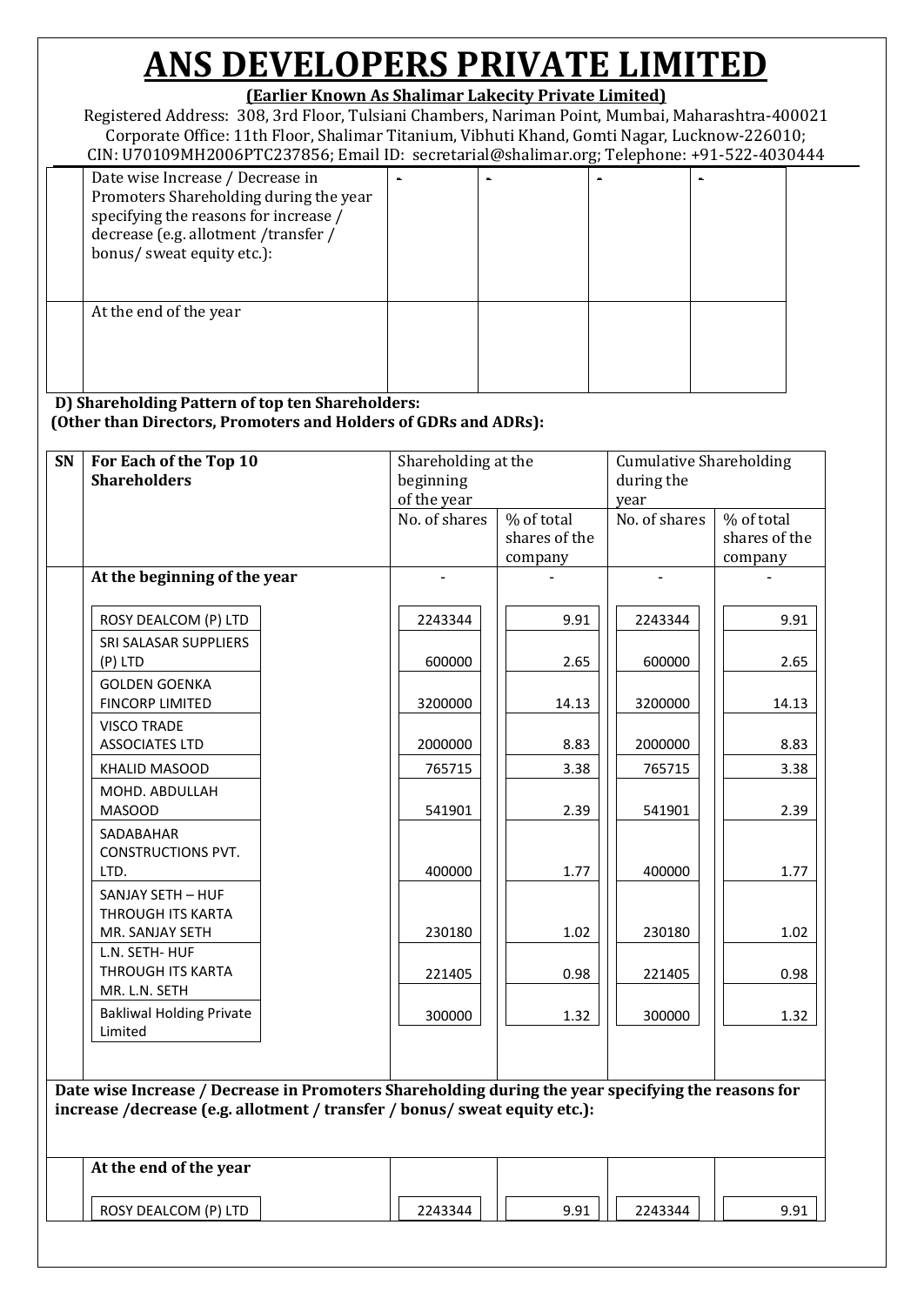### **(Earlier Known As Shalimar Lakecity Private Limited)**

Registered Address: 308, 3rd Floor, Tulsiani Chambers, Nariman Point, Mumbai, Maharashtra-400021 Corporate Office: 11th Floor, Shalimar Titanium, Vibhuti Khand, Gomti Nagar, Lucknow-226010; CIN: U70109MH2006PTC237856; Email ID: secretarial@shalimar.org; Telephone: +91-522-4030444

| SRI SALASAR SUPPLIERS<br>(P) LTD                            | 600000  | 2.65  | 600000  | 2.65  |
|-------------------------------------------------------------|---------|-------|---------|-------|
| <b>GOLDEN GOENKA</b><br><b>FINCORP LIMITED</b>              | 3200000 | 14.13 | 3200000 | 14.13 |
| <b>VISCO TRADE</b><br><b>ASSOCIATES LTD</b>                 | 2000000 | 8.83  | 2000000 | 8.83  |
| KHALID MASOOD                                               | 765715  | 3.38  | 765715  | 3.38  |
| MOHD, ABDULLAH<br><b>MASOOD</b>                             | 541901  | 2.39  | 541901  | 2.39  |
| SADABAHAR<br><b>CONSTRUCTIONS PVT.</b><br>LTD.              | 400000  | 1.77  | 400000  | 1.77  |
| SANJAY SETH - HUF<br>THROUGH ITS KARTA<br>MR. SANJAY SETH   | 230180  | 1.02  | 230180  | 1.02  |
| L.N. SETH- HUF<br><b>THROUGH ITS KARTA</b><br>MR. L.N. SETH | 221405  | 0.98  | 221405  | 0.98  |
| <b>Bakliwal Holding Private</b><br>Limited                  | 300000  | 1.32  | 300000  | 1.32  |

E) **Shareholding of Directors and Key Managerial Personnel:**

| SN         | <b>Shareholding of each Directors and</b><br>each Key Managerial Personnel                                                                                                       | Shareholding at the<br>beginning<br>of the year<br>% of total<br>No. of |                             | <b>Cumulative</b><br><b>Shareholding during</b><br>the<br>year<br>% of total<br>No. of |                             |  |
|------------|----------------------------------------------------------------------------------------------------------------------------------------------------------------------------------|-------------------------------------------------------------------------|-----------------------------|----------------------------------------------------------------------------------------|-----------------------------|--|
|            |                                                                                                                                                                                  | shares                                                                  | shares of<br>the<br>company | shares                                                                                 | shares of<br>the<br>company |  |
|            | At the beginning of the year<br>1. Mohd. Abdullah Masood                                                                                                                         | 541901                                                                  | 2.39%                       | 541901                                                                                 | 2.39%                       |  |
|            | Date wise Increase / Decrease in Promoters Shareholding during the year specifying the<br>reasons for increase /decrease (e.g. allotment / transfer / bonus/ sweat equity etc.): |                                                                         |                             |                                                                                        |                             |  |
| <b>NIL</b> |                                                                                                                                                                                  |                                                                         |                             |                                                                                        |                             |  |
|            | At the end of the year<br>1. Mohd. Abdullah Masood                                                                                                                               | 541901                                                                  | 2.39%                       | 541901                                                                                 | 2.39%                       |  |

F) **INDEBTEDNESS -**Indebtedness of the Company including interest outstanding/accrued but not due for payment.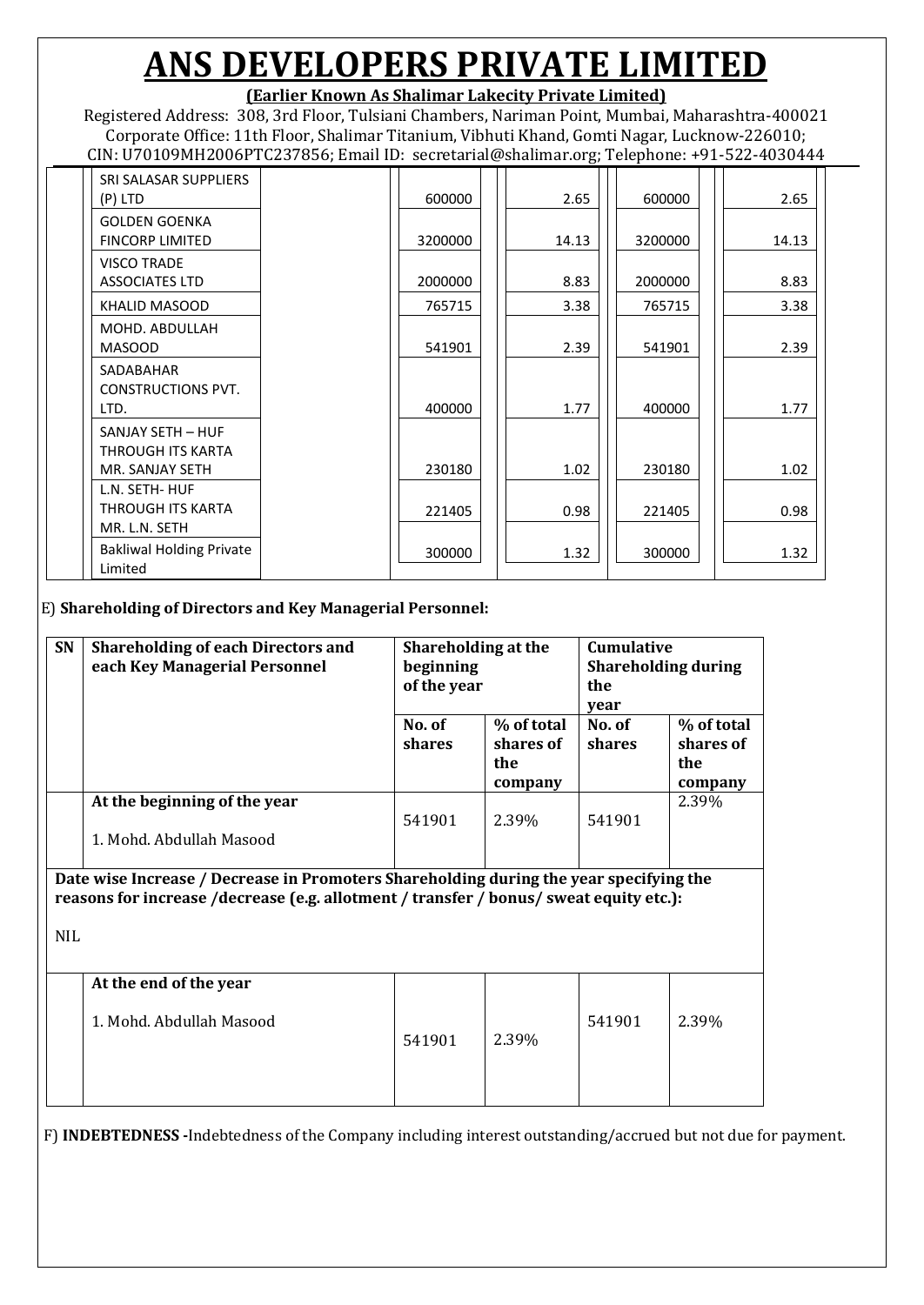**(Earlier Known As Shalimar Lakecity Private Limited)**

Registered Address: 308, 3rd Floor, Tulsiani Chambers, Nariman Point, Mumbai, Maharashtra-400021 Corporate Office: 11th Floor, Shalimar Titanium, Vibhuti Khand, Gomti Nagar, Lucknow-226010; CIN: U70109MH2006PTC237856; Email ID: secretarial@shalimar.org; Telephone: +91-522-4030444

|                                                           |                                               |                           |                          | Rs. In Lacs                  |
|-----------------------------------------------------------|-----------------------------------------------|---------------------------|--------------------------|------------------------------|
|                                                           | <b>Secured Loans</b><br>excluding<br>deposits | <b>Unsecured</b><br>Loans | <b>Deposits</b>          | Total<br><b>Indebtedness</b> |
| Indebtedness at the<br>beginning of the<br>financial year |                                               |                           |                          |                              |
| i) Principal Amount                                       | 10,379.95                                     | 14,823.15                 |                          | 25,203.10                    |
| ii) Interest due but not<br>paid                          |                                               |                           |                          |                              |
| iii) Interest accrued but<br>not due                      |                                               |                           | $\overline{\phantom{a}}$ |                              |
| Total (i+ii+iii)                                          | 10,379.95                                     | 14,823.15                 | $\overline{\phantom{a}}$ | 25,203.10                    |
| Change in<br>Indebtedness during<br>the financial year    |                                               |                           |                          |                              |
| * Addition                                                | 164.99                                        | 899.85                    | $\overline{\phantom{a}}$ | 734.86                       |
| * Reduction                                               |                                               |                           |                          |                              |
| <b>Net Change</b>                                         | 164.99                                        | 899.85                    | $\overline{a}$           | 734.86                       |
| Indebtedness at the<br>end of the financial<br>year       |                                               |                           |                          |                              |
| i) Principal Amount                                       | 10,214.96                                     | 15,723.00                 | $\overline{\phantom{a}}$ | 25,937.96                    |
| ii) Interest due but not<br>paid                          |                                               |                           |                          |                              |
| iii) Interest accrued but<br>not due                      |                                               |                           |                          |                              |
| Total (i+ii+iii)                                          | 10,214.96                                     | 15,723.00                 | $\overline{\phantom{a}}$ | 25,937.96                    |

#### **V. REMUNERATION OF DIRECTORS AND KEY MANAGERIAL PERSONNEL-**

**A.** Remuneration to Managing Director, Whole-time Directors and/or Manager:

| SN. | <b>Particulars of Remuneration</b>                                                        | Name of MD/WTD/Manager |  |  |  | <b>Total Amount</b> |
|-----|-------------------------------------------------------------------------------------------|------------------------|--|--|--|---------------------|
|     |                                                                                           |                        |  |  |  |                     |
|     | <b>Gross salary</b>                                                                       |                        |  |  |  |                     |
|     | (a) Salary as per provisions<br>contained in section 17(1) of the<br>Income-tax Act, 1961 |                        |  |  |  |                     |
|     | (b) Value of perquisites $u/s 17(2)$<br>Income-tax Act, 1961                              |                        |  |  |  |                     |
|     | (c) Profits in lieu of salary under<br>section 17(3) Income-tax Act, 1961                 |                        |  |  |  |                     |
| っ   | <b>Stock Option</b>                                                                       |                        |  |  |  |                     |
| 3   | <b>Sweat Equity</b>                                                                       |                        |  |  |  |                     |
|     |                                                                                           |                        |  |  |  |                     |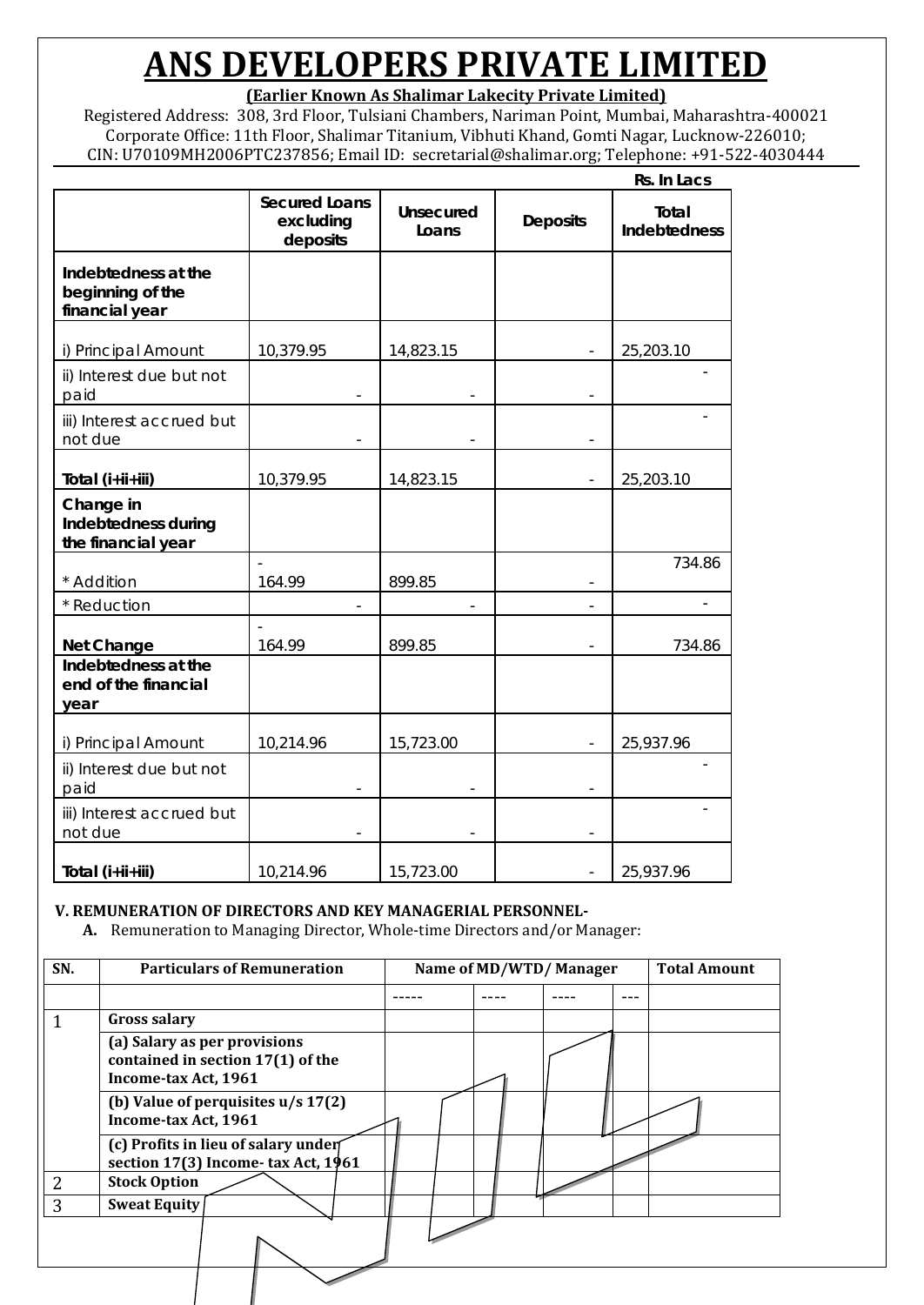### **(Earlier Known As Shalimar Lakecity Private Limited)**

Registered Address: 308, 3rd Floor, Tulsiani Chambers, Nariman Point, Mumbai, Maharashtra-400021 Corporate Office: 11th Floor, Shalimar Titanium, Vibhuti Khand, Gomti Nagar, Lucknow-226010; CIN: U70109MH2006PTC237856; Email ID: secretarial@shalimar.org; Telephone: +91-522-4030444

| un or or or or number of the cool and the secretariance shanniarion, receptioner or one root |  |  |  |  |
|----------------------------------------------------------------------------------------------|--|--|--|--|
| Commission<br>- as % of profit<br>- others, specify                                          |  |  |  |  |
| Others, please specify                                                                       |  |  |  |  |
| Total (A)                                                                                    |  |  |  |  |
| Ceiling as per the Act                                                                       |  |  |  |  |

#### **B. Remuneration to other directors**

| SN. | <b>Particulars of Remuneration</b>             | <b>Name of Directors</b> |                |  |     | <b>Total Amount</b> |
|-----|------------------------------------------------|--------------------------|----------------|--|-----|---------------------|
|     |                                                |                          |                |  | --- |                     |
| 1   | <b>Independent Directors</b>                   | <b>HARVINDER</b>         | <b>SUSHIL</b>  |  |     |                     |
|     |                                                | <b>SINGH</b>             | <b>KUMAR</b>   |  |     |                     |
|     |                                                | <b>SARNA</b>             | <b>SARAOGI</b> |  |     |                     |
|     | Fee for attending board<br>committee meetings  | 1,00,000                 | 1,00,000       |  |     | 2,00,000            |
|     | Commission                                     |                          |                |  |     |                     |
|     | Others, please specify                         |                          |                |  |     |                     |
|     | Total (1)                                      |                          |                |  |     |                     |
| 2   | <b>Other Non-Executive Directors</b>           |                          |                |  |     |                     |
|     | Fee for attending board<br>committee meetings  |                          |                |  |     |                     |
|     | Commission                                     |                          |                |  |     |                     |
|     | Others, please specify                         |                          |                |  |     |                     |
|     | Total (2)                                      |                          |                |  |     |                     |
|     | Total $(B)=(1+2)$                              |                          |                |  |     |                     |
|     | <b>Total Managerial</b><br><b>Remuneration</b> |                          |                |  |     |                     |
|     | Overall Ceiling as per the Act                 |                          |                |  |     |                     |

### **C. REMUNERATION TO KEY MANAGERIAL PERSONNEL OTHER THAN MD/MANAGER/WTD**

| <b>SN</b>      | <b>Particulars of Remuneration</b>                                                        | <b>Key Managerial Personnel</b>                               |                                    |                                                         |         |  |  |  |
|----------------|-------------------------------------------------------------------------------------------|---------------------------------------------------------------|------------------------------------|---------------------------------------------------------|---------|--|--|--|
|                |                                                                                           | <b>CEO</b> (SYED<br>ANWAR<br><b>MAHMOOD</b><br><b>RIZVI</b> ) | <b>CS (AFSAR</b><br><b>JAHAN</b> ) | <b>CFO</b><br>(MOHD<br><b>ABDULLAH</b><br><b>MASOOD</b> | Total   |  |  |  |
| 1              | <b>Gross salary</b>                                                                       |                                                               |                                    |                                                         |         |  |  |  |
|                | (a) Salary as per provisions contained<br>in section 17(1) of the Income-tax Act,<br>1961 | 660000                                                        | 318000                             | 1800000                                                 | 2778000 |  |  |  |
|                | (b) Value of perquisites $u/s 17(2)$<br>Income-tax Act, 1961                              |                                                               |                                    |                                                         |         |  |  |  |
|                | (c) Profits in lieu of salary under<br>section 17(3) Income-tax Act, 1961                 |                                                               |                                    |                                                         |         |  |  |  |
| $\overline{2}$ | <b>Stock Option</b>                                                                       |                                                               |                                    |                                                         |         |  |  |  |
| 3              | <b>Sweat Equity</b>                                                                       |                                                               |                                    |                                                         |         |  |  |  |
| 4              | Commission                                                                                |                                                               |                                    |                                                         |         |  |  |  |